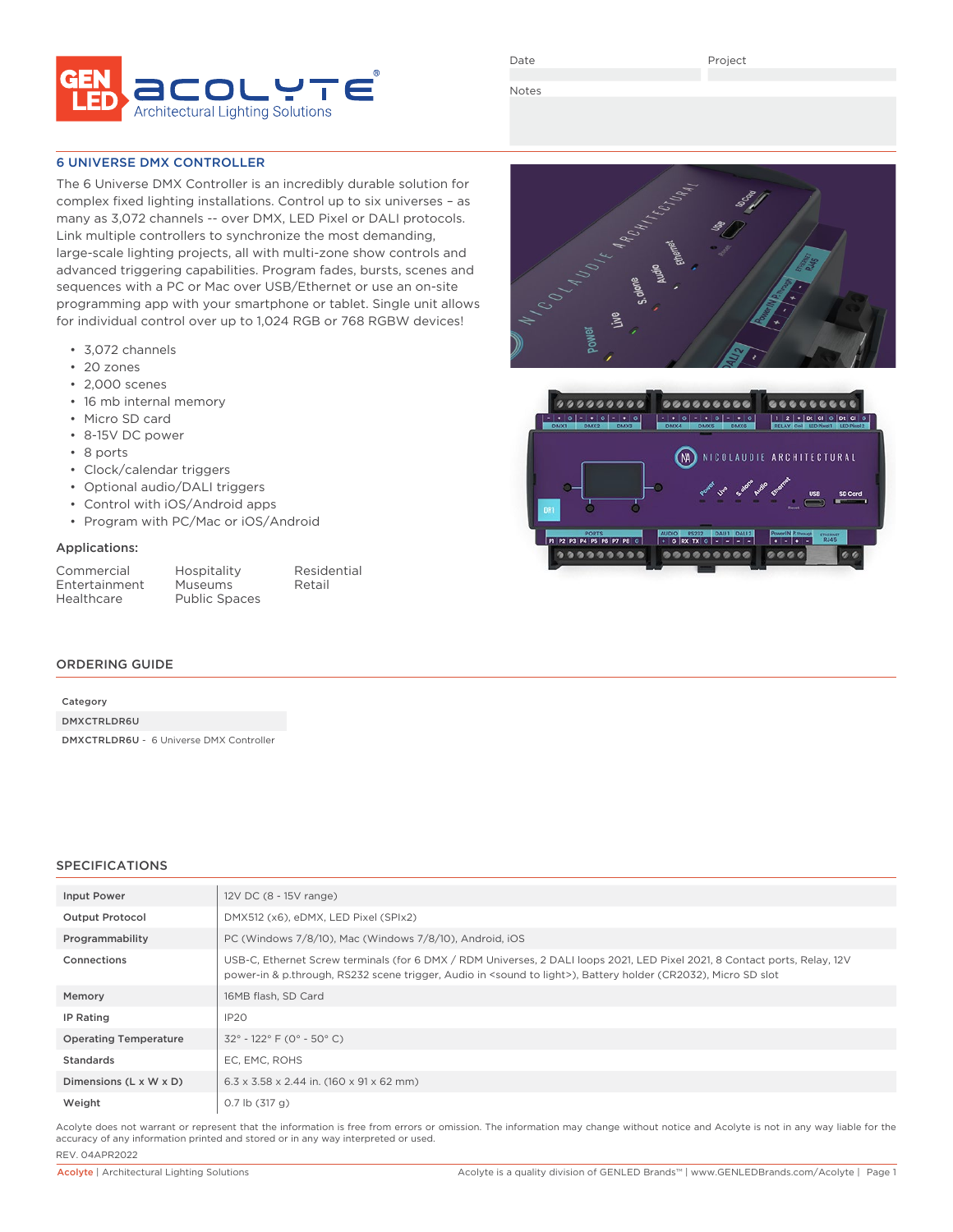

**CONNECTIONS** 

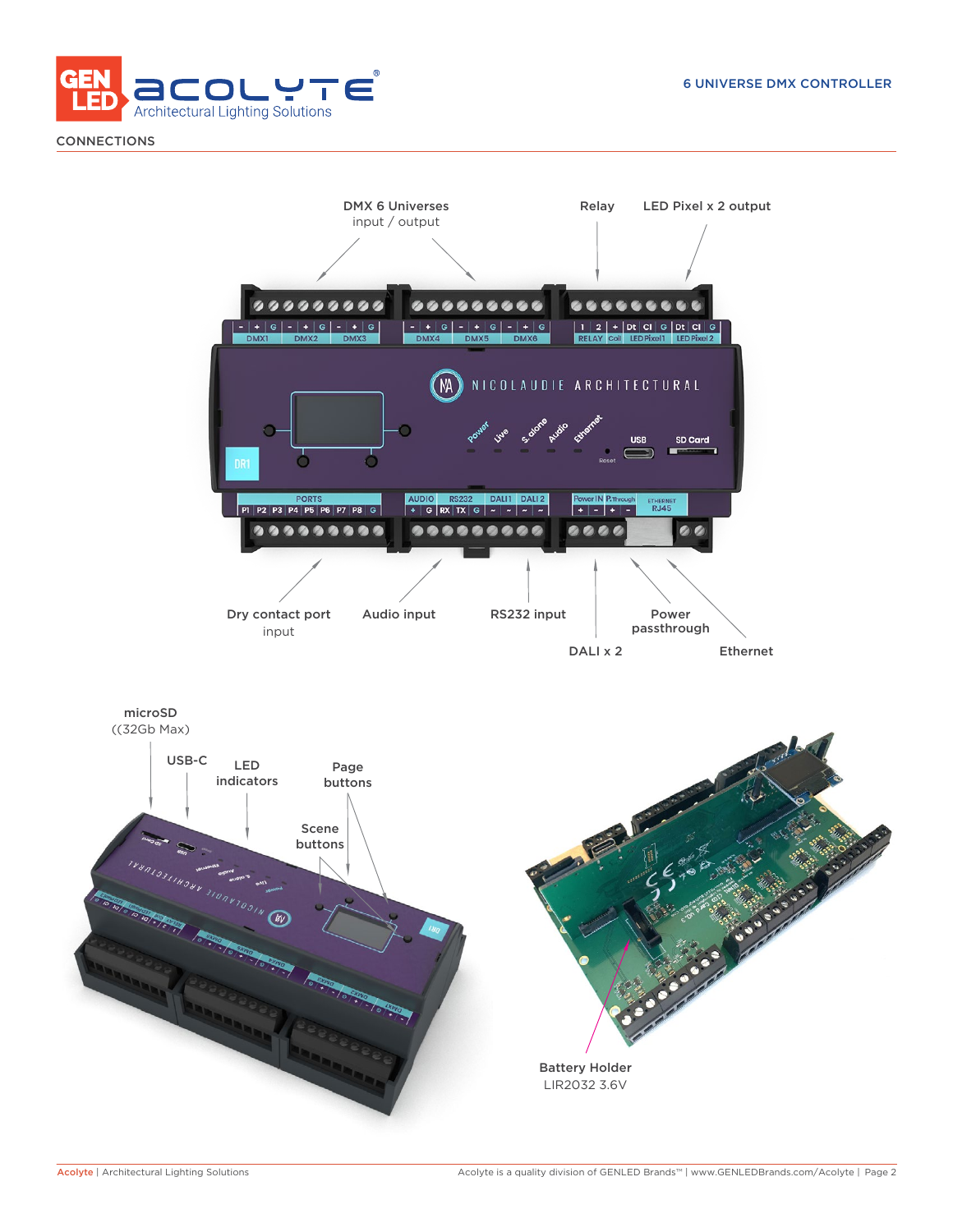

### INSTALLATION / SETTINGS

### **Easy Installation**

### 1. Mount a DIN Rail or DIN Rail Encloser against a wall

### 2. Connect the wires

POWER: Connect 12V DC ACDC supply. The 6 Universe DMX Controller can accept 8v-15v.

Be sure to not invert the + and the ground.

DMX: Connect the DMX cables from one of the 6 universes to the lighting receivers.

### 3. Clip the 6 Universe DMX Controller onto the DIN RAIL

On the back of the interface housing is a channel designed to accept a DIN Rail with a black plastic clip which secures the interface. To mount: Slide the mounting teeth behind the top of the rail and then rotate downwards to engage the clip.

To dismount: At the lower edge of the interface you will see a plastic clip. Pull this down to release interface from the rail.



# **Setting up the controller**

The controller can be programmed from a PC, Mac, iOS (Apple) or Android device using the software listed below. Refer to the corresponding software manual for more information. Firmware and settings can be updated using Hardware Manager (installed with PC/Mac programming software) or with Hardware Tools.

# **Windows / Mac Programming Software**

ESA Pro 2 - Multizone www.nicolaudie.com/esapro2.htm

ESA2 - Single Zone www.nicolaudie.com/esa2.htm

Hardware Manager - For Firmware, time/date Find this under Tools @ nicolaudie.com/download.htm

# **Apple iOS and Android Apps**

Arcolis - Search for 'Arcolis' on the Google Play Store and iOS App Store

Hardware Tools - Search for 'Hardware Tools' on the iOS App Store or on Google Play for Android devices.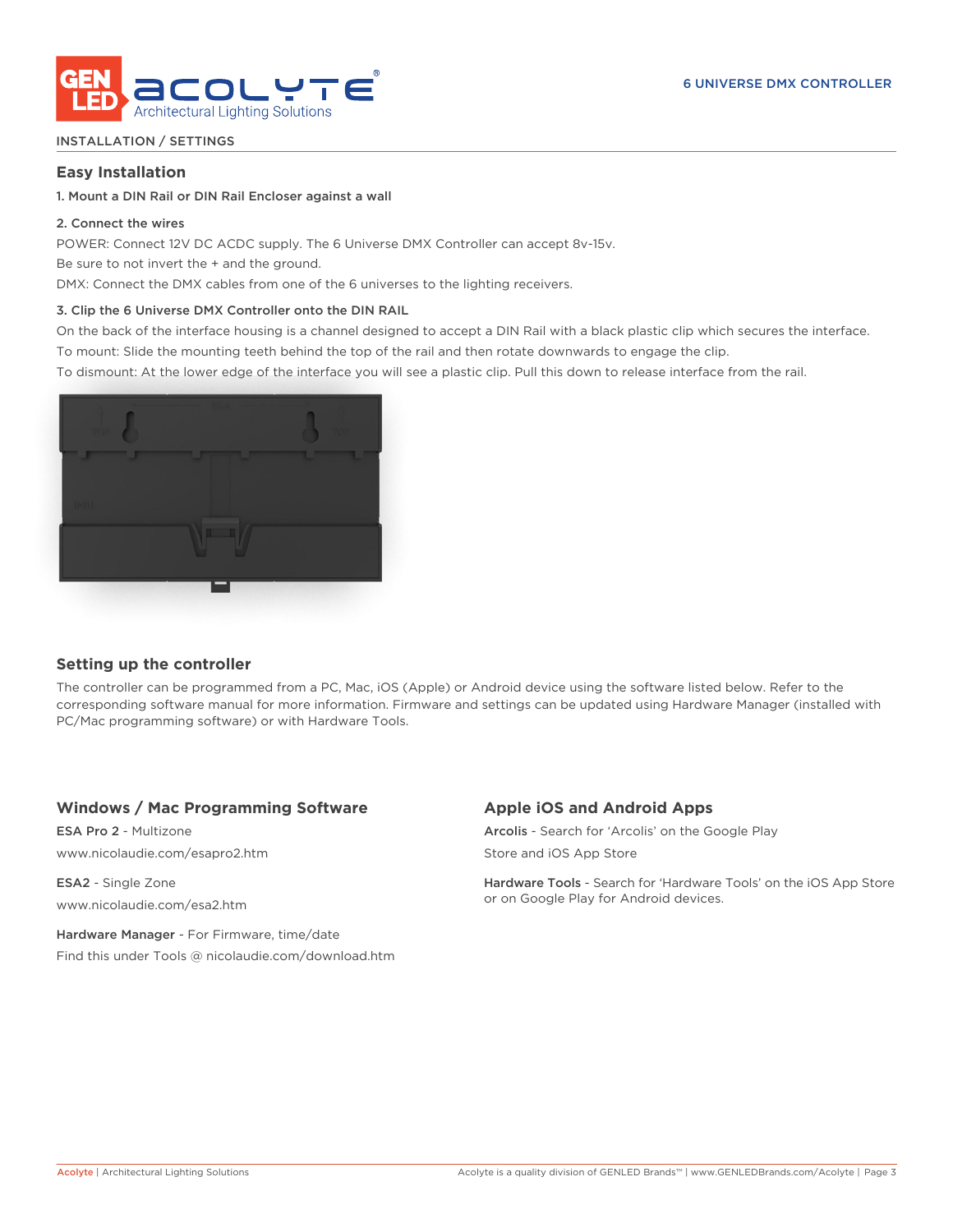

#### INSTALLATION / SETTINGS

## **Connections & Triggering**

### DMX512

Connect up to 6 DMX universes and 2,000 scenes for the 6 Universe DMX Controller. It is possible to buy extra DMX universes for the controller to reach the maximum number of channels.

### LED Indicators

- POWER: Orange LED is ON when the interface is powered.
- LIVE: Green LED is ON when software or an app communicates with the controller.
- S. ALONE: Red LED is ON when the controller runs in Stand Alone mode.
- AUDIO: White LED is FLASHING when the controller receives an audio signal.
- ETHERNET: Blue LED is FLASHING when the controller is connected to a local network.

#### Audio

It is possible to directly connect an analog audio source to the 6 Universe DMX Controller in order to trigger your lighting scenes with the beat of the music. Simply connect a line level signal to the controller.

The programming/configuration must be done with ESA Pro 2 software like any other TCA trigger. You can decide to make a scene jump from step to step according to the beat.

When an audio signal is received by the controller, the AUDIO LED (white) will flash.

#### Ports

- Use up to 8 external trigger ports (dry contacts).
- Connect G and P1 to start Port #1.
- Connect G and P2 to start Port #2, and so on.
- Ports can be programmed in your show file (TCA).

#### RS232

Make a cable using the 3 pins: RX, TX and G (GND).

Set the RS232 parameters to: 9600 bds 8 bits, no Parity, 2 Stop bits. Messages should be hexadecimal (i.e., 1=01, 255=FF etc.).

- To play a scene, send 4 bytes: 1 x y 255
- To stop a scene, send 4 bytes: 2 x y 255
- To pause a scene, send 4 bytes: 3 x y 255
- To release a pause, send 4 bytes: 4 x y 255
- To reset a scene, send 4 bytes: 5 x y 255
- When (y)=0, (x) can be set between 0 and 255.
- To stop scene 145, send the command: 2 145 0 255

When (y)=1, (x) can be set between 0 and 243 to trigger scenes 256-499.

- To play scene 300, send the command: 1 44 1 255

A page can contain 1 to 2,000 scenes as long as the total number on all pages does not exceed 2,000. The index of a scene can be found by looking in the file /show1/show\_map.xml after writing a scene.

General examples: 0x01 0x02 0x00 0xFF to call scene 2. 0x01 0x05 0x00 0xFF to call scene 5. 0x01 0x10 0x05 0xFF to call scene 1296.

### **Hardware Settings Display**

It is possible to display most of the controller settings from the device screen. Simply press and hold the 2 zone buttons for 2 seconds to display the settings. You can then navigate with the scene buttons. Repeat the operation to leave the display mode. The most important settings can be visualized from the device display: date/time, firmware version, serial number, network settings, etc. It is also possible to visualize the controller performances (CPU, memory, etc.).

## **Log Management**

The 6 Universe DMX Controller offers the possibility to store activity logs on an SD Card or on a SysLog server. This option can be activated from the Hardware Manager program (Settings tab) and could be very helpful to service an installation. We recommend that you activate the SD Card option on demand only (debugging operation) to lower the SD Card access.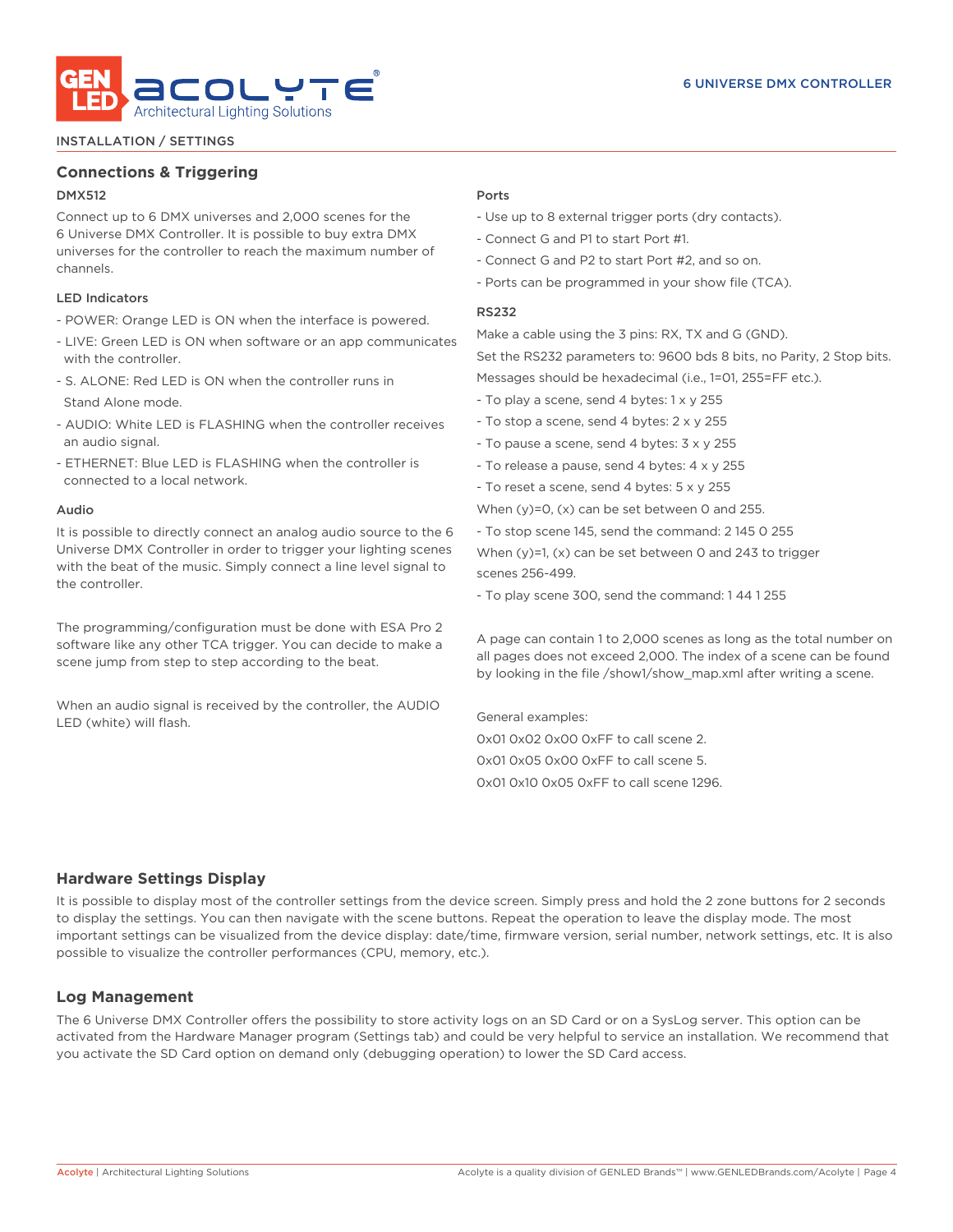

#### WIRING DIAGRAMS WITH RGBW ADDRESSABLE RIBBONLYTE

#### 1 DMX Universe consists of 128 addresses and 512 channels. (42 ft 8 in. of RibbonLyte)

If RibbonLyte is more than 16 feet 4 inches then DMX Opto Splitter will need to be introduced. Every individual run needs its own DMX Opto Splitter output.

#### WIRING OPTION 1



#### WIRING OPTION 2 (with DMX Opto Splitter)



| MAX LENGTH BETWEEN DRIVER & RIBBONLYTE AT FULL LOAD |      |        |      |        |            |        |      |        |                |        |      |        |      |        |                |               |
|-----------------------------------------------------|------|--------|------|--------|------------|--------|------|--------|----------------|--------|------|--------|------|--------|----------------|---------------|
| Wattages                                            | 40   |        | 60   |        | $96 + 100$ |        | 150  |        | 200            |        | 240  |        | 300  |        | 320            |               |
| Wire Gauge                                          | Feet | Meters | Feet | Meters | Feet       | Meters | Feet | Meters | Feet           | Meters | Feet | Meters | Feet | Meters | Feet           | <b>Meters</b> |
| <b>24 AWG</b>                                       | 14   | 4.27   | 9    | 2.74   | 5.5        | 1.68   | 3.75 | 1.14   | 2.75           | 0.84   | 2.25 | 0.69   | 1.75 | 0.53   | 1.75           | 0.53          |
| 22 AWG                                              | 22   | 6.71   | 14   | 4.27   | 9          | 2.74   | 5.75 | 1.75   | 4.5            | 1.37   | 3.5  | 1.07   | 2.75 | 0.84   | 2.75           | 0.84          |
| 20 AWG                                              | 35   | 10.67  | 23   | 7.01   | 14         | 4.27   | 9    | 2.74   | $\overline{7}$ | 2.13   | 5.75 | 1.75   | 4.5  | 1.37   | 4.25           | 1.30          |
| <b>18 AWG</b>                                       | 56   | 17.07  | 37   | 11.28  | 23         | 7.01   | 15   | 4.57   | 11             | 3.35   | 9    | 2.74   | 7.5  | 2.29   | $\overline{7}$ | 2.13          |
| <b>16 AWG</b>                                       | 90   | 27.44  | 60   | 18.29  | 37         | 11.28  | 24   | 7.32   | 18             | 5.49   | 15   | 4.57   | 12   | 3.66   | 11             | 3.35          |
| <b>14 AWG</b>                                       | 142  | 43.29  | 95   | 28.96  | 59         | 17.99  | 38   | 11.59  | 28             | 8.54   | 23   | 7.01   | 19   | 5.79   | 17             | 5.18          |
| 12 AWG                                              | 226  | 68.90  | 151  | 46.04  | 94         | 28.66  | 60   | 18.29  | 45             | 13.72  | 37   | 11.28  | 30   | 9.15   | 28             | 8.54          |
| 10 AWG                                              | 360  | 109.76 | 240  | 73.17  | 150        | 45.73  | 96   | 29.27  | 72             | 21.95  | 60   | 18.29  | 48   | 14.63  | 45             | 13.72         |
| 8 AWG                                               | 574  | 175.00 | 381  | 116.16 | 239        | 72.87  | 153  | 46.65  | 115            | 35.06  | 95   | 28.96  | 76   | 23.17  | 71             | 21.65         |